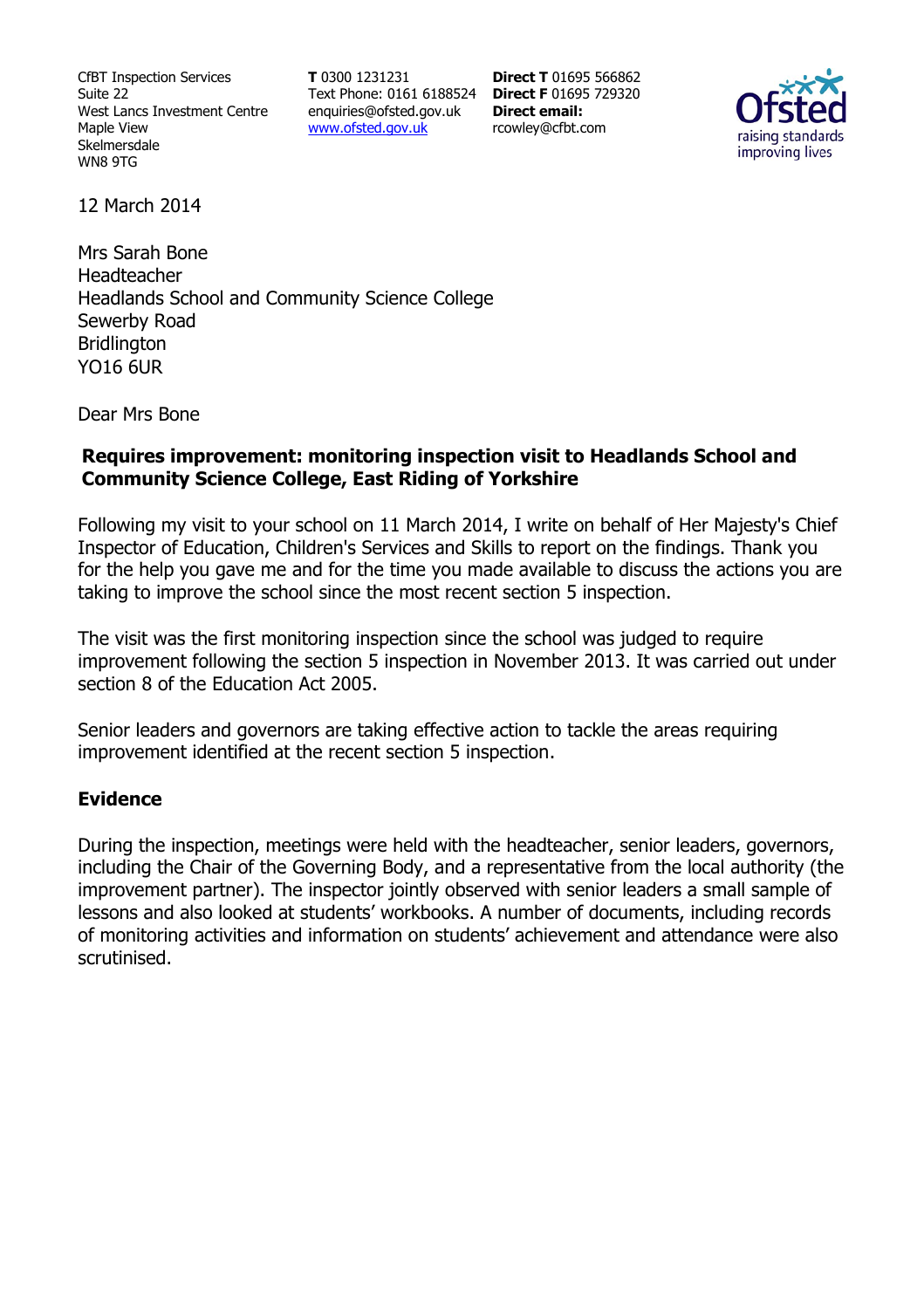## **Main findings**

Since the previous inspection, the pace of improvement has accelerated. The headteacher, in post since June 2013, has continued to build on the emerging improvement seen at the previous inspection in November. Improvements in the quality of teaching, students' achievement and their attendance are evident. The school's assessment data indicates that students are making better progress overall, with a similar picture evident for key groups, including those eligible for pupil premium funding. The proportion of students in Year 11 on track to make expected or better progress in English and mathematics is currently similar to the national average, with a stronger profile evident for Year 10 students. The school's data also indicates that the proportion of students attaining five or more GCSE  $A^*$  to C grades, including English and mathematics in 2014 is likely to be much closer to the national average.

Robust monitoring procedures and targeted support and challenge for identified teachers have resulted in improvements in teaching. Leaders take a range of evidence into account when reviewing the quality of teaching, notably progress in workbooks and teachers' assessment data. Systems to ensure greater consistency across all subject areas are in place, including new approaches to classroom practice and marking. Evidence from lessons and students' workbooks indicates that this is starting to have a stronger impact on pupils' achievement, but there remains variability in some subjects. As a result, senior leaders have targeted a number of non-core curriculum areas for further intervention, with improvements evident, for example in languages.

This work has been supported further through the use of regular subject 'health checks', increasing the accountability of middle leaders, and measurable appraisal objectives for all staff. A further review of leadership and teaching roles is also currently underway, following a strategic restructure of staffing across the school.

Attendance is improving, with a decline in the proportion of students who are persistently absent. This is particularly evident for those key groups identified at the previous inspection, notably students eligible for pupil premium funding and those with additional learning needs. School leaders have introduced 'attendance panel' meetings targeted at students in Year 10 with a poor track record. This action together with closer monitoring of these students by leaders and support personnel has moved attendance closer to the national average.

Governors have addressed the significant challenge of reviewing current and future staffing requirements in light of the financial resource available to the school. They have a secure understanding of data and closely monitor all aspects of the school's work, including achievement and attendance information, and the developing work of middle leaders through the 'health check' procedure. The Chair of the Governing Body is also a member of the attendance panel. More recently, the governors have put in place an action plan to further improve their effectiveness. As a result, they have improved the quality of their reporting on 'linked' areas, following their visits, with a greater focus on evaluation and measuring the impact of the school's actions on the areas for improvement.

Ofsted may carry out further visits and, where necessary, provide further support and challenge to the school until its next section 5 inspection.